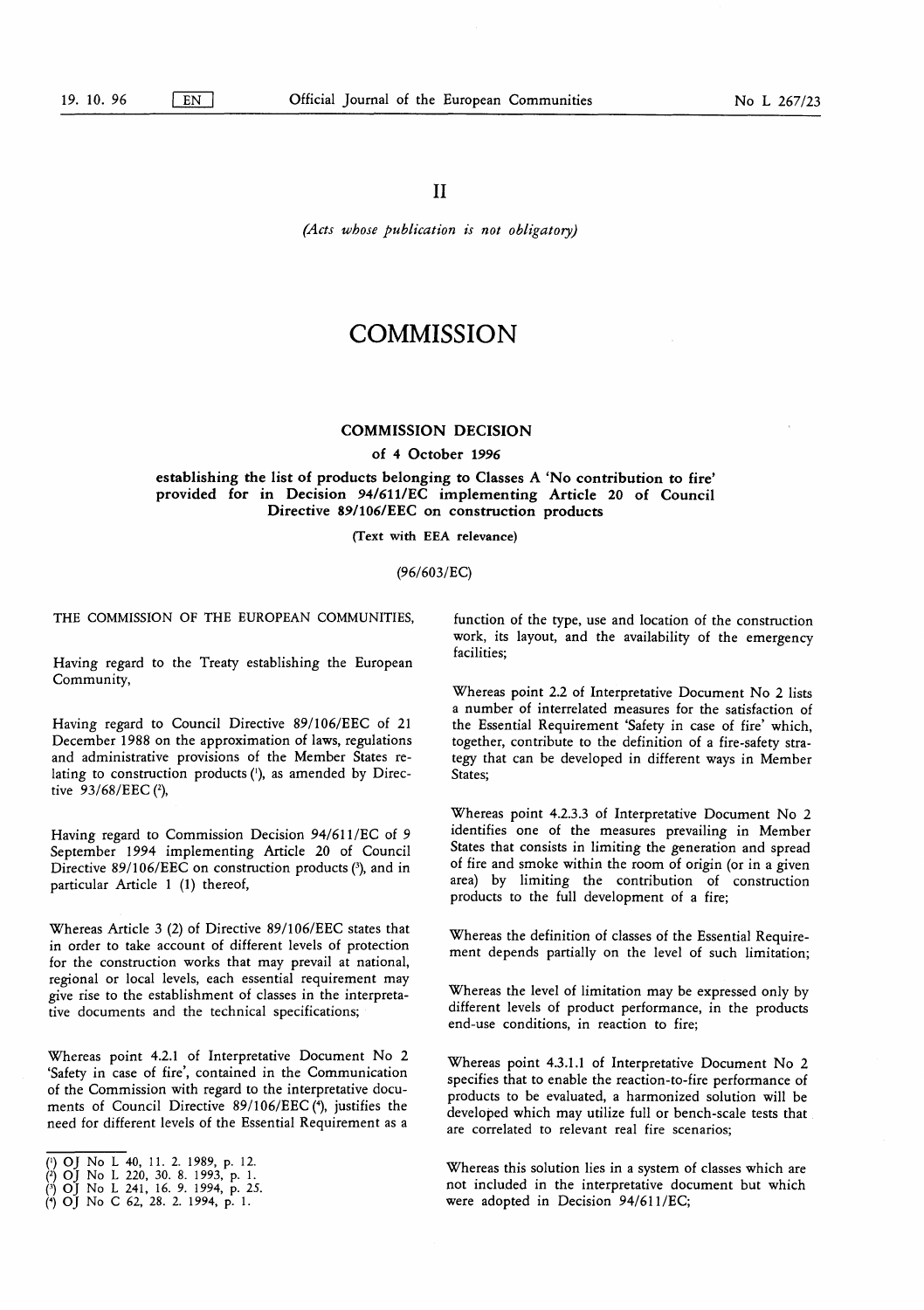Whereas in the system of classes contained in Decision 94/611/EC, the category 'No contribution to fire' was established with a view to covering products which do not need to be tested for their reaction to fire and which are referred to as Classes A in Tables <sup>1</sup> and 2 and, additionally, in Table <sup>1</sup> as 'list of non-combustible products';

Whereas Article 20 (2) of Directive 89/106/EEC indicates the procedure to be followed for the adoption of the provisions necessary for the establishment of classes of requirements in so far as they are not included in the interpretative documents;

Whereas the measures provided for in this Decision are in accordance with the opinion of the Standing Committee on construction,

#### HAS ADOPTED THIS DECISION:

#### Article <sup>1</sup>

The materials, and products made from them, that are listed in the Annex to this Decision, shall, on account of their low level of combustibility and subject to the conditions also set out in the Annex, be classified in Classes A ('No contribution to fire') as provided for in Tables <sup>1</sup> and 2 of the Annex to Decision 94/611 /EC.

For the purpose of this classification, no reaction-to-fire testing of those materials and products made from them shall be required.

## Article 2

This Decision is addressed to the Member States.

Done at Brussels, 4 October 1996.

For the Commission Martin BANGEMANN Member of the Commission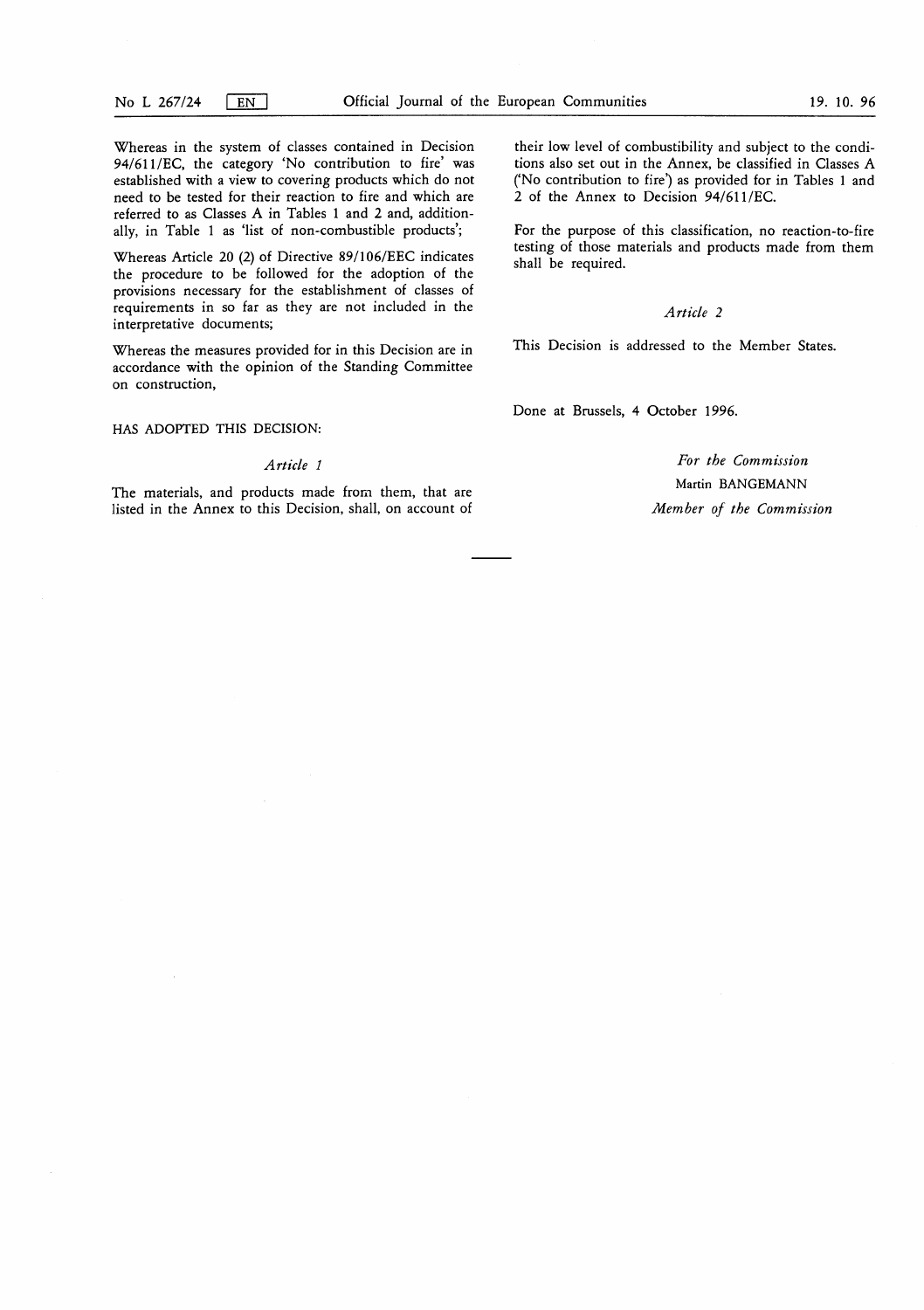## ANNEX

#### Materials to be considered as reaction to fire Classes A provided for in Decision 94/611/EC without the need for testing

## General notes

Products should be made only from one or more of the following materials if they are to be considered as Classes A without testing. Products made by gluing one or more of the following materials together will be considered Classes A without testing provided that the glue does not exceed 0,1 % by weight or volume (whichever is the lower).

Panel products (e.g. of insulating material) with one or more organic layers, or products containing organic material which is not homogeneously distributed (with the exception of glue) are excluded from the list.

Products made by coating one of the following materials with an inorganic layer (e.g. coated metal products) may also be considered as Classes A without testing.

None of the materials in the table is allowed to contain more than 1,0 % by weight or volume (whichever is the lower) of homogeneously distributed organic material.

| Material                                                                                                | Notes                                                                                                                                                                                                                 |
|---------------------------------------------------------------------------------------------------------|-----------------------------------------------------------------------------------------------------------------------------------------------------------------------------------------------------------------------|
| Expanded clay                                                                                           |                                                                                                                                                                                                                       |
| Expanded perlite                                                                                        |                                                                                                                                                                                                                       |
| Expanded vermiculite                                                                                    |                                                                                                                                                                                                                       |
| Mineral wool                                                                                            |                                                                                                                                                                                                                       |
| Cellular glass                                                                                          |                                                                                                                                                                                                                       |
| Concrete                                                                                                | Includes ready-mixed concrete and precast rein-<br>forced and prestressed products                                                                                                                                    |
| Aggregate concrete (dense and lightweight mineral<br>aggregates, excluding integral thermal insulation) | May contain admixtures and additions (e.g. PFA),<br>pigments and other materials. Includes precast<br>units                                                                                                           |
| Autoclaved aerated concrete units                                                                       | Units manufactured from hydraulic binders such<br>as cement and/or lime, combined with fine ma-<br>terials (siliceous material, PFA, blast furnace slag),<br>and cell generating material. Includes precast<br>units. |
| Fibre cement                                                                                            |                                                                                                                                                                                                                       |
| Cement                                                                                                  |                                                                                                                                                                                                                       |
| Lime                                                                                                    |                                                                                                                                                                                                                       |
| Blast furnace slag/pulverized fly ash (PFA)                                                             |                                                                                                                                                                                                                       |
| Mineral aggregates                                                                                      |                                                                                                                                                                                                                       |
| Iron, steel and stainless steel                                                                         | Not in finely divided form                                                                                                                                                                                            |
| Copper and copper alloys                                                                                | Not in finely divided form                                                                                                                                                                                            |